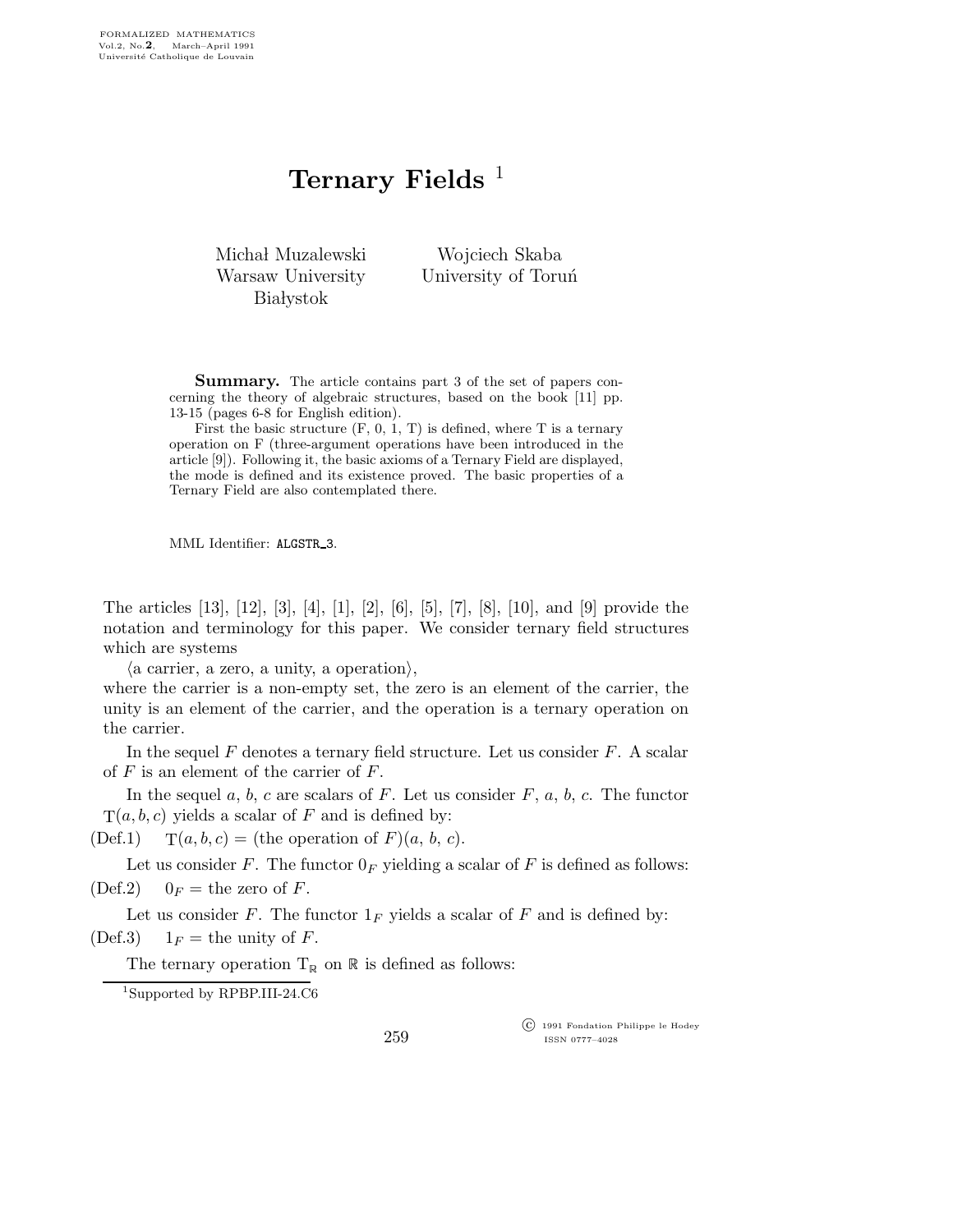(Def.4) for all real numbers a, b, c holds  $T_{\mathbb{R}}(a, b, c) = a \cdot b + c$ .

The ternary field structure  $\mathbb{R}_t$  is defined by:

(Def.5)  $_{\text{t}} = \langle \mathbb{R}, 0, 1, \text{T}_{\mathbb{R}} \rangle.$ 

Let a, b, c be scalars of  $\mathbb{R}_t$ . The functor  $T^e(a, b, c)$  yields a scalar of  $\mathbb{R}_t$  and is defined by:

 $(Def.6)$  $(a, b, c) =$  (the operation of  $\mathbb{R}_t$ ) $(a, b, c)$ .

We now state several propositions:

- (1) For every scalar  $a$  of  $\mathbb{R}_t$  holds  $a$  is a real number.
- (2) For every real number a holds a is a scalar of  $\mathbb{R}_t$ .
- (3) For all real numbers u, u', v, v' such that  $u \neq u'$  there exists a real number x such that  $u \cdot x + v = u' \cdot x + v'$ .
- $(5)^2$  For all scalars u, a, v of  $\mathbb{R}_t$  and for all real numbers z, x, y such that  $u = z$  and  $a = x$  and  $v = y$  holds  $T(u, a, v) = z \cdot x + y$ .
- (6)  $0 = 0_{\mathbb{R}_+}.$
- $(7)$   $1 = 1_{\mathbb{R}_+}.$

A ternary field structure is called a ternary field if:

- $(\text{Def.7})$  (i)  $0_{it} \neq 1_{it}$ ,
	- (ii) for every scalar a of it holds  $T(a, 1_{it}, 0_{it}) = a$ ,
	- (iii) for every scalar a of it holds  $T(1_{it}, a, 0_{it}) = a$ ,
	- (iv) for all scalars a, b of it holds  $T(a, 0<sub>it</sub>, b) = b$ ,
	- (v) for all scalars a, b of it holds  $T(0_{it}, a, b) = b$ ,
	- (vi) for every scalars  $u, a, b$  of it there exists a scalar  $v$  of it such that  $T(u,a,v) = b$ ,
	- (vii) for all scalars u, a, v, v' of it such that  $T(u,a,v) = T(u,a,v')$  holds  $v=v',$
	- (viii) for all scalars a, a' of it such that  $a \neq a'$  for every scalars b, b' of it there exist scalars u, v of it such that  $T(u, a, v) = b$  and  $T(u, a', v) = b'$ ,
	- (ix) for all scalars u, u' of it such that  $u \neq u'$  for every scalars v, v' of it there exists a scalar a of it such that  $T(u, a, v) = T(u', a, v'),$
	- (x) for all scalars a, a', u, u', v, v' of it such that  $\overline{T}(u,a,v) = T(u',a,v')$ and  $T(u, a', v) = T(u', a', v')$  holds  $a = a'$  or  $u = u'$ .

We adopt the following convention: F is a ternary field and  $a, a', b, c, x, x',$ u, u', v, v' are scalars of  $\overline{F}$ . We now state several propositions:

- (8) If  $a \neq a'$  and  $T(u, a, v) = T(u', a, v')$  and  $T(u, a', v) = T(u', a', v')$ , then  $u = u'$  and  $v = v'$ .
- (9) For every a, b, c there exists x such that  $T(a, b, x) = c$ .
- (10) If  $T(a, b, x) = T(a, b, x')$ , then  $x = x'$ .
- (11) If  $a \neq 0_F$ , then for every b, c there exists x such that  $T(a,x,b) = c$ .
- (12) If  $a \neq 0_F$  and  $T(a, x, b) = T(a, x', b)$ , then  $x = x'$ .
- (13) If  $a \neq 0_F$ , then for every b, c there exists x such that  $T(x,a,b) = c$ .

 $2$ The proposition  $(4)$  was either repeated or obvious.